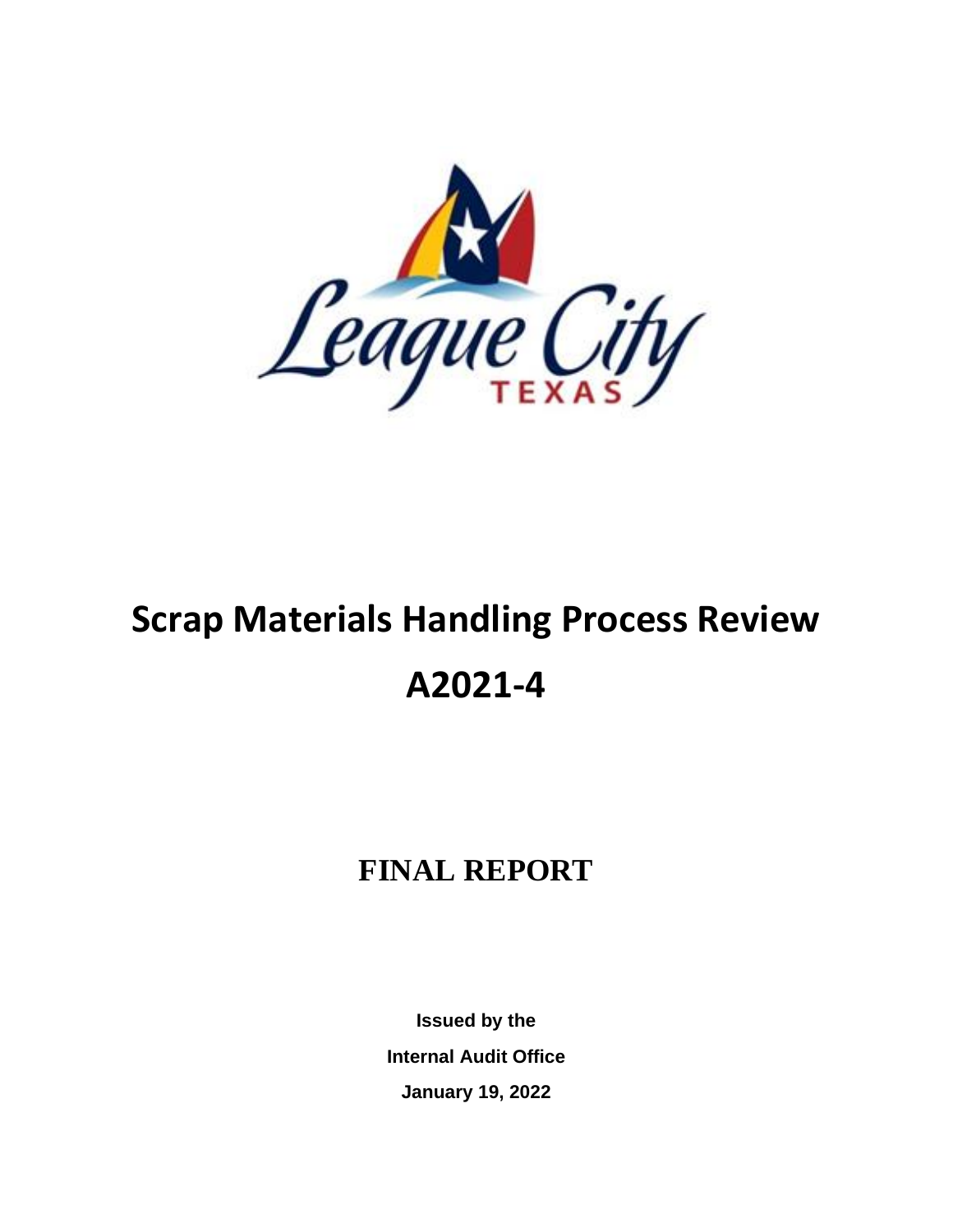### **Table of Contents**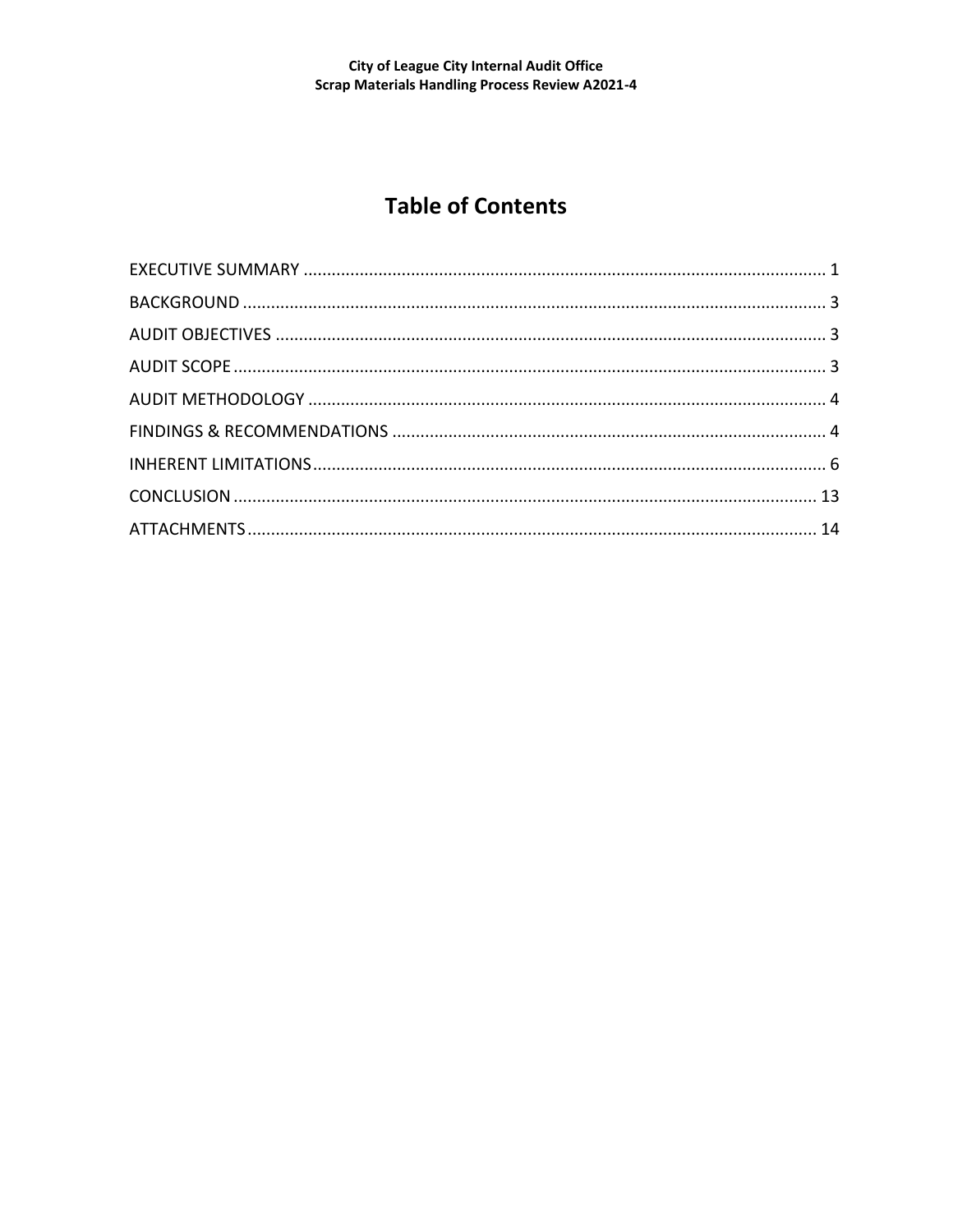#### **EXECUTIVE SUMMARY**

The Internal Audit Office has concluded the Scrap Materials Handling Process Review. Based on the results of the review, eight areas for improvement were identified. Listed below is a summary of those findings along with an overall priority rating for each, based on the scale below. For a detailed explanation of each, please refer to the individual findings contained in the body of this Audit Report.

| <b>HIGH</b>   | Represents a finding requiring immediate action by management to<br>mitigate risks associated with the process being audited. |
|---------------|-------------------------------------------------------------------------------------------------------------------------------|
| <b>MEDIUM</b> | Represents a finding requiring action by management within a reasonable                                                       |
|               | time period to mitigate risks associated with the process being audited.                                                      |
| LOW           | Represents a finding for consideration by management for correction or                                                        |
|               | implementation associated with the process being audited.                                                                     |

- **1.** *The process for disposal of recyclable scrap material put into place by Purchasing in 2017 does not comply with either the Code of Ordinances or the current Procurement Policy.* **Priority: High**
	- The current practice followed to sell recyclable scrap materials directly to a recycling company only requires Director approval. Although reasonable and efficient, this does not follow current code which requires City Council or City Manager approval for all surplus property sales.
- **2.** *Scrap sales revenue not properly classified in some cases and back-up documentation not consistently attached in Munis.* **Priority: Medium**
	- Scrap sale proceeds for one section were posted to the wrong General Ledger account in all fiscal years (FY17-FY21).
	- Two out of five scrap revenue transactions in FY21 were missing backup documentation in Munis.
- **3.** *Timely deposit of scrap sales revenue is not consistent.* **Priority: Medium**
	- Out of 16 scrap sale transactions, 8 were deposited 6 or more days after the sale took place. For one of these, 21 business days lapsed between the date of sale and the date proceeds were receipted for deposit.
- **4.** *Selling recyclable materials directly to a recycling company may result in the highest possible price but not be the most effective disposal method in terms of overall benefit accrued to the city.* **Priority: Medium**
	- There is no process in place requiring consideration of factors other than price in the auction versus recycle decision for scrap material disposal.
	- Scrap metal sold for \$216.98 required 2 employees 2 days, use of heavy equipment and multiple trips to the recycle facility cost the city over \$300 in hourly wages alone.
- **5.** *There are no city level policies or procedures to guide departments in managing and selling scrap materials to a recycling company.* **Priority: Medium**
- **6.** *Improvements in the security and tracking of accumulated scrap materials could be made.* **Priority: Medium**
	- Accumulated recyclable scrap is not distinguished from salvage material
	- Provisions for storing copper wire scrap does not limit access.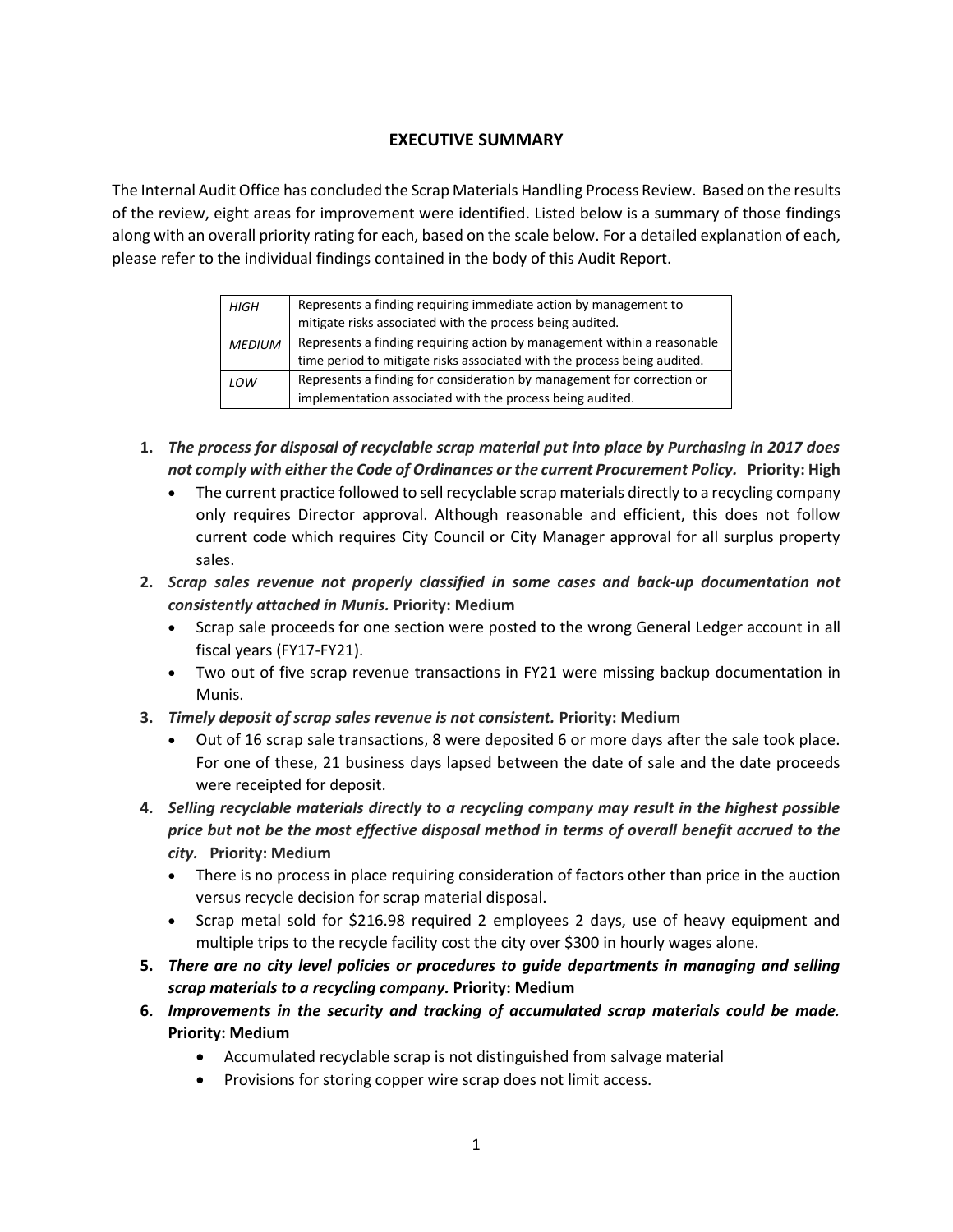- **7.** *Recyclable scrap materials are being disposed of in the landfill waste dumpster.* **Priority: Medium**
	- Galvanized signposts are being disposed of as waste that if recycled with aluminum signs could increase the benefit of that effort.
- **8.** *Controls in the process for collecting and securing the copper and brass materials before being prepared for recycling need to be standardized.* **Priority: Medium**
	- Generally good practices are followed in handling scrap materials but not formalized and scrap materials are sometimes left on floor outside the cage or in one of the trucks.

*The Public Works Department has done an excellent job of implementing processes and controls for recyclable scrap materials. The opportunities for improvement identified during the audit serve to enhance these efforts and benefit other departments in the city that recycle scrap materials.*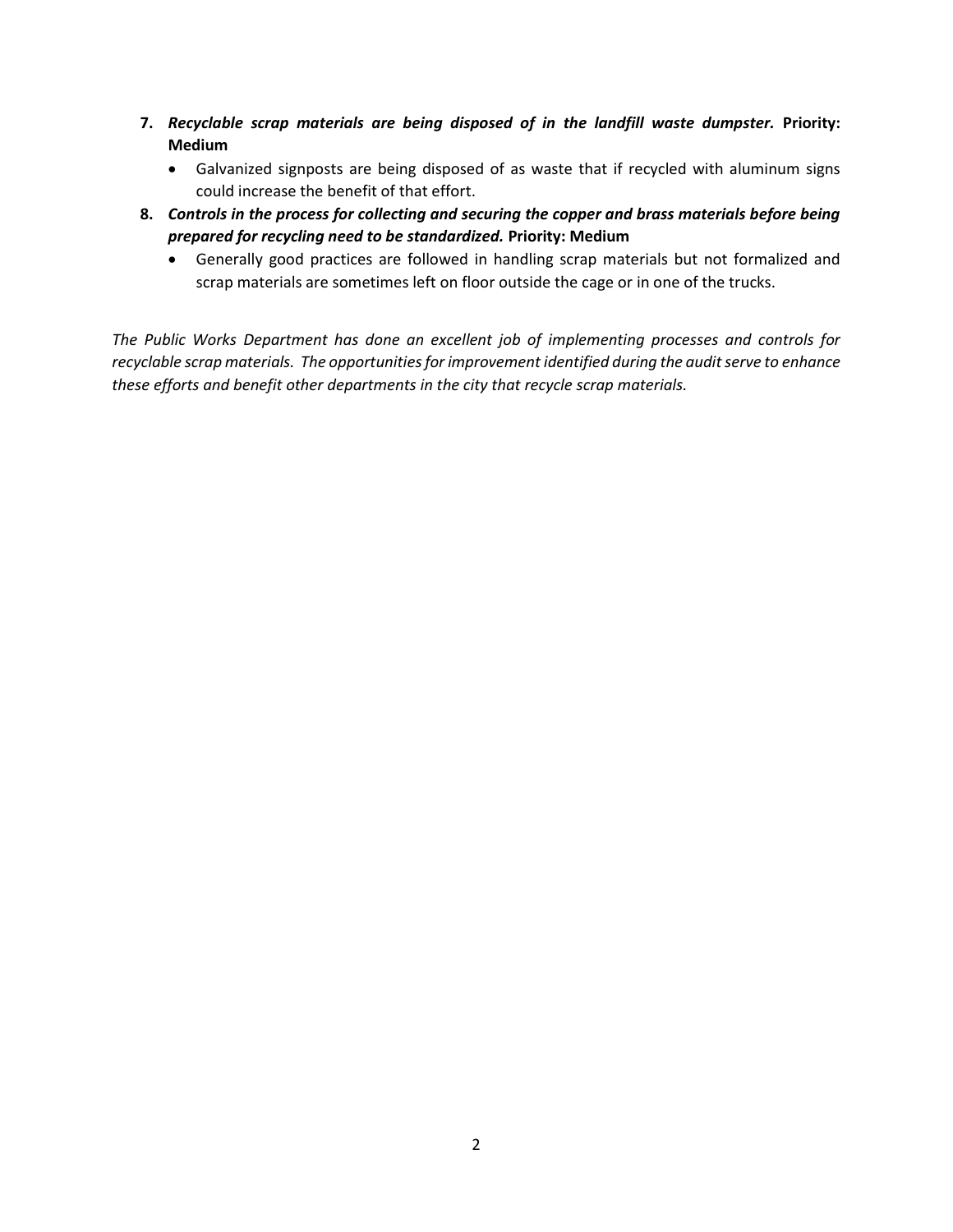#### **BACKGROUND**

Multiple departments within the City generate valuable scrap materials from their operations that can be sold to recycling companies. This includes Streets & Traffic, Wastewater and Utility Maintenance departments under Public Works. Types of scrap material collected by these departments includes wire, tubing, fittings, valves, street, traffic and other signs, and batteries made of steel, copper, aluminum, brass and cast iron. Each department has a location to collect recyclable scrap from their operations. Upon Director approval, the accumulated scrap material is periodically delivered by employees to the local recycling company to sell.

Direct sale of scrap material by these departments began in 2017. Prior to that, scrap materials were turned in to Purchasing for auction. As operations expanded, the volume of scrap began to increase as well as the value of scrap metal. It was determined that proceeds from auction sales were significantly less than what the city could recover by recycling the material. Because of this Purchasing advised Public Works to start selling scrap directly to the recycling company instead of going through the auction process.

Revenue from the sale of recyclable scrap is deposited into the city's general fund. Total cost recovery to date from all city operations scrap material sales is approximately \$17,400. For the past three fiscal years scrap revenues have averaged around \$4,700:

| <b>FISCAL YEAR</b> |            |            |  |  |
|--------------------|------------|------------|--|--|
| 2019               | 2020       | 2021       |  |  |
| \$3,891.91         | \$5,655.35 | \$4,605.26 |  |  |

#### **AUDIT OBJECTIVES**

The audit objectives were to determine if internal controls over the collection and sale of scrap materials are adequate to safeguard city assets and records, and disposal is being conducted efficiently and effectively in accordance with laws and city policies governing the disposal of surplus property.

#### **AUDIT SCOPE**

The scope of this audit was limited to a review of the process for scrap metal collection and sale by the departments under Public Works and review of financial data for scrap sales FYs 2017 through 2021. The scope of work on internal controls was limited to the controls within the context of the audit objectives and the scope of the audit.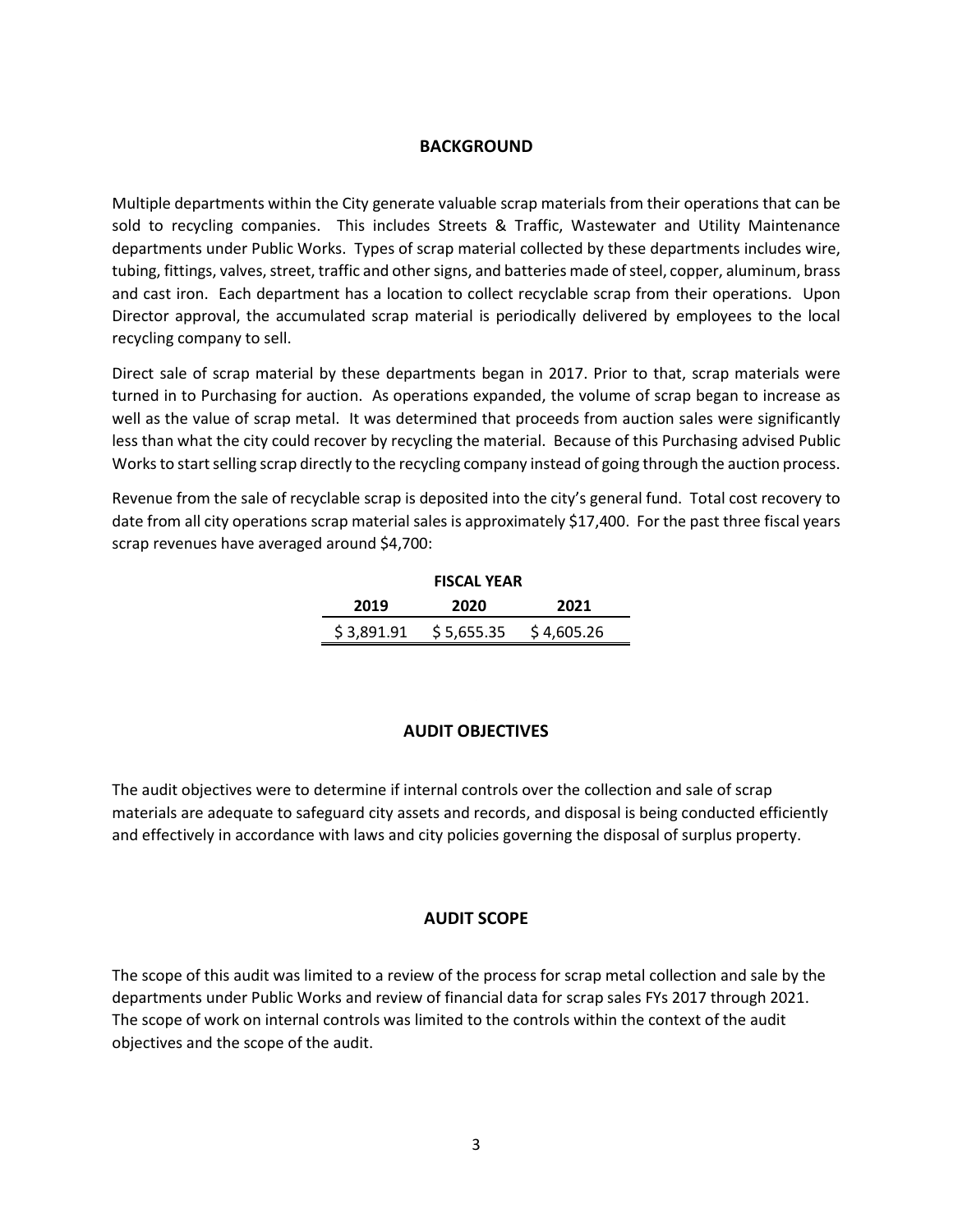#### **AUDIT METHODOLOGY**

To achieve the audit objectives the following activities were performed:

- Researched applicable regulations, code, and City policies
- Interviewed city employees
- Conducted a review of documentation for scrap sales
- Conducted a review of applicable General Ledger accounts
- Evaluated written departmental procedures
- Evaluated internal controls related to scrap materials

This audit was conducted utilizing the *International Standards for the Professional Practice of Internal Auditing* as a guideline for planning and performing the audit. These standards require that the audit be planned and performed to obtain sufficient, appropriate evidence to provide a reasonable basis for the findings and conclusions based on the audit objectives.

#### **FINDINGS & RECOMMENDATIONS**

Several findings indicating areas for improvement were identified during this audit. However, this audit was not designed or intended to be a detailed study of every relevant system, procedure, and transaction. Accordingly, the opportunities for improvement presented in this report may not be all-inclusive of areas where improvement might be needed. Provided below is the risk rating definition for the findings.

| <b>HIGH</b>   | Represents a finding requiring immediate action by management to         |
|---------------|--------------------------------------------------------------------------|
|               | mitigate risks associated with the process being audited.                |
| <b>MEDIUM</b> | Represents a finding requiring action by management within a reasonable  |
|               | time period to mitigate risks associated with the process being audited. |
| LOW           | Represents a finding for consideration by management for correction or   |
|               | implementation associated with the process being audited.                |

#### **Finding #1: The process for disposal of recyclable scrap material put into place by Purchasing in 2017 does not comply with either the Code of Ordinances or the current Procurement Policy.**

Article VI. of the Code of Ordinances governs the disposition of surplus property owned by the City. According to the code, a written request must be submitted to the purchasing department by the Director to dispose of surplus property. Anything with a potential sale value less than \$5,000 should be approved by the City Manager and anything \$5,000 or more should be approved by City Council via resolution. Once approved the purchasing department can proceed to sell the property using any reasonable method to obtain the highest possible price. Policies and procedures help ensure necessary actions are taken to comply with established rules. The current Procurement Policy aligns with the code except reduces the threshold for council approval to \$2,500 and above.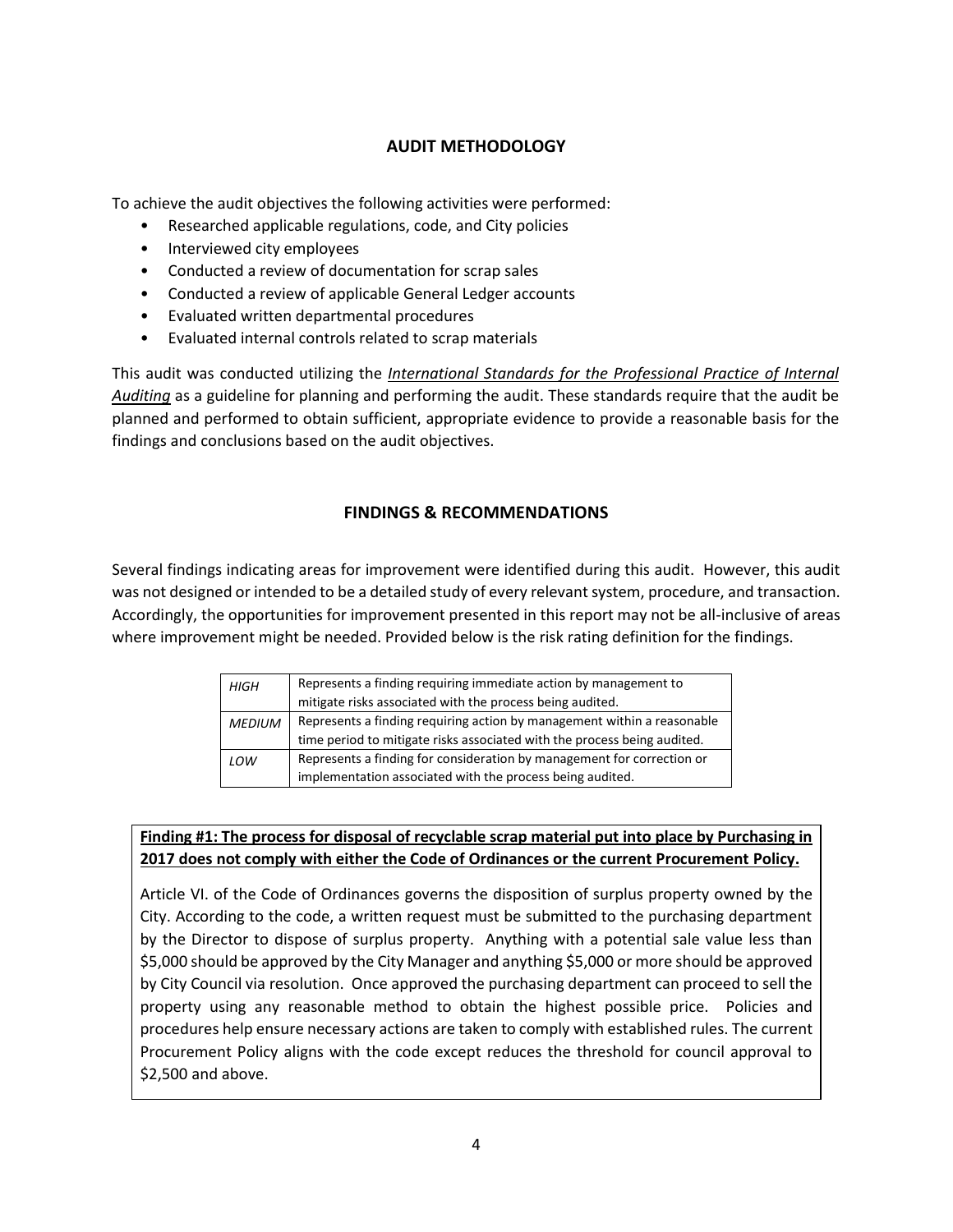The practice initiated by Purchasing in 2017 was for departments to sell their recyclable scrap directly to the recycling company only requires director level approval; no review by Purchasing or approval by the City Manager or City Council is required. There is currently no provision in the code or policy that allows departments to sell scrap to a recycler or without higher level approval.

In this case, having departments handle the sale of scrap directly to a recycling company seems more efficient than having to go through Purchasing, especially since purchasing would have to rely on the department to handle and transport the scrap. Considering that 87% of recycling sales have been less than \$1,000 (most of which under \$500) and only one has exceeded \$2,000 (\$2,120), approval at the Director level for the sale of recyclables also seems reasonable.

Technically the current procedure followed for recycling scrap materials is non-compliant with the code and policy. Established rules and procedures are forms of internal control to promote such things as efficiency. risk mitigation and consistency. Rules/procedures no longer adequate to accomplish the intended purpose should be revised appropriately to ensure a culture of compliance is fostered and maintained.

#### **Recommendation**

Purchasing should work with the City Manager to have the Code of Ordinances revised to include provisions that allow departments to directly sell valuable scrap materials to a recycling company based on Purchasing review and Director approval and update the Procurement Policy accordingly.

#### **Management's Response**

Staff is currently updating the Procurement Manual (Purchasing Policy) and will include the change for the threshold of surplus property under \$5,000 for City Manager approval and over \$5,000 requiring a Council resolution to match the Ordinance. Staff intends to add language to the Procurement Manual (Purchasing Policy) specifically for scrap material recycling to be approved by each Director based on their best judgment for the material type. Staff will also work with the City Manager to update the Code of Ordinances to include the same provisions proposed for the Procurement Manual (Purchasing Policy) to allow departments to directly sell valuable scrap materials to a recycling company based on Director approval. Modifications to the Purchasing Policy are in process and the disposal of scrap materials will be addressed.

Responsible Party: Executive Director Finance and Project Management Agreed Upon Implementation Date: March 31, 2022 Priority: High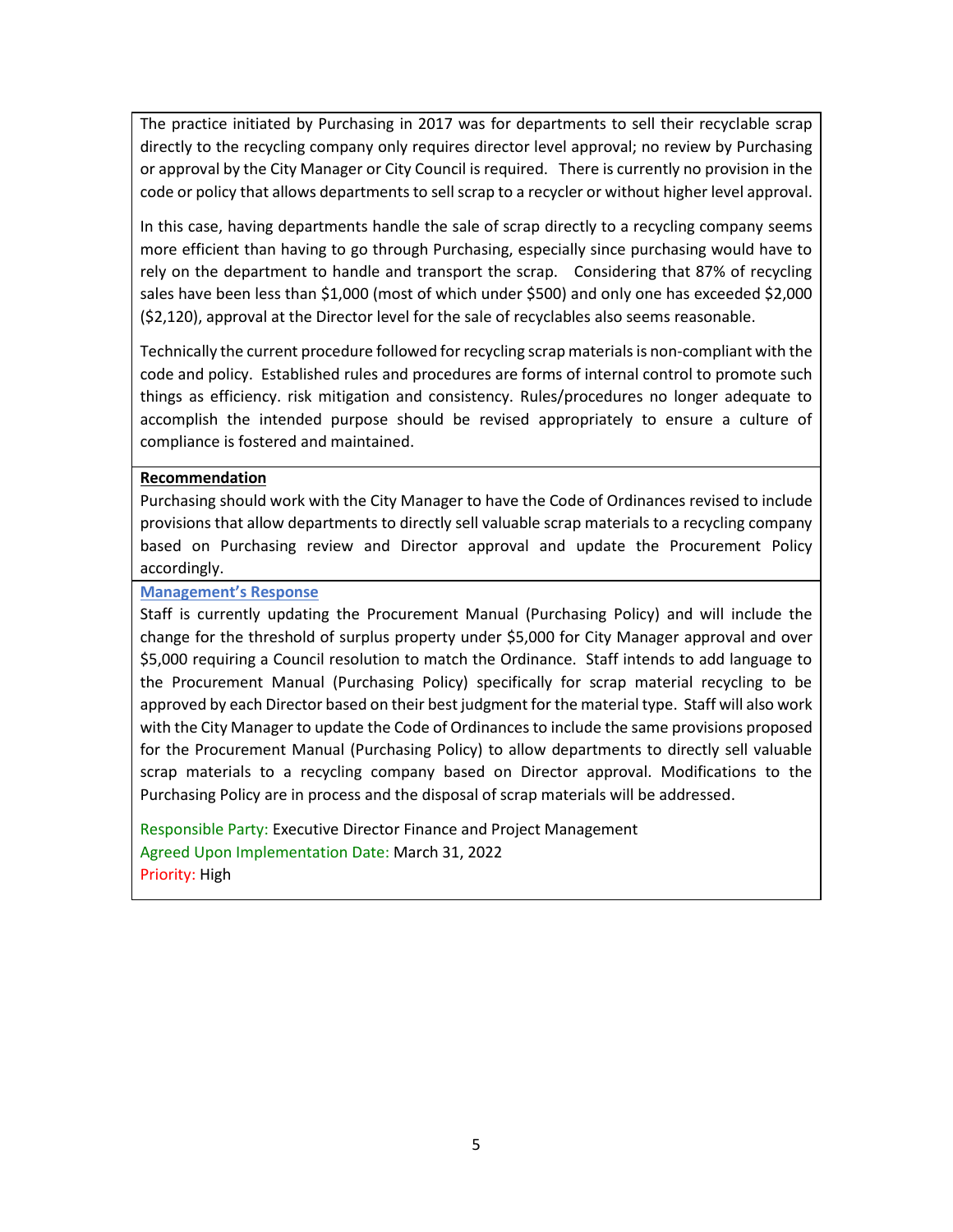#### **Finding #2: Scrap sales revenue not properly classified and back-up documentation missing in Munis.**

• *Scrap sales revenue for Streets and Traffic were not properly classified in Munis.*

Proper revenue classification allows management to review and monitor scrap material sales. All proceeds from FY17 to FY21 for Streets and Traffic scrap sales have been being posted to the object code specifically for tracking revenue received from Ameriwaste (43490). Classifying the sale of scrap materials consistently allows management the ability to evaluate trends and impact of this activity across all city departments.

• *Backup documentation for the scrap sales receipts was not consistently attached in Munis.* Maintaining source documentation for transactions is an internal control to validate the transaction and for audit purposes. In mid FY20 scrap revenue receipts started being processed in Munis individually allowing for supporting documentation to be attached, however two out of the five scrap sales transactions in FY21 were missing backup documentation. Retaining backup documentation to justify the transactions in the general ledger provides information to management and external auditors.

• *The object code for scrap sales revenue is specific to metal*. The scrap sales object code description is Scrap Metal so to accommodate for other types of scrap sales this should either be modified to just Scrap or maybe Scrap Sales. This will eliminate any confusion regarding where to post this type of revenue from sale of batteries or other recyclable materials that may be identified.

#### **Recommendations**

#### **Public Works:**

A. Ensure that revenue from scrap material recycled by Streets and Traffic is posted to the correct object code (44190).

#### **Finance:**

- B. Reclass FY21 recycling proceeds from scrap sales posted to 43490 to 44190.
- C. Require cashiering staff to obtain appropriate backup documentation for all recycling sale deposit transactions they process and post to Munis.
- D. Rename the current object code to just Scrap or Scrap Sales.

#### **Management's Response**

#### **Public Works:**

A. Public Works utilized object code given to them at the time of transaction and acknowledges the correct code should be used. The above-mentioned object code (44190) will be used in all future scrap sales transactions.

 Responsible Party: Streets & Stormwater Manager Agreed Upon Implementation Date: Immediately

#### **Finance:**

- B. Journal entry 2012/12/1578 has been posted to reclass \$250.20 from the Ameriwaste scrap account (43490) to the scrap metal account (44190).
- C. The Finance Department has implemented the process, effective immediately, of attaching receipt documentation in Munis for all scrap sales. If none is received, it will be requested from the department.
- D. In order to maintain the integrity of general ledger data, we prefer not to rename general ledger accounts that have had historical transactions posted against it. The Finance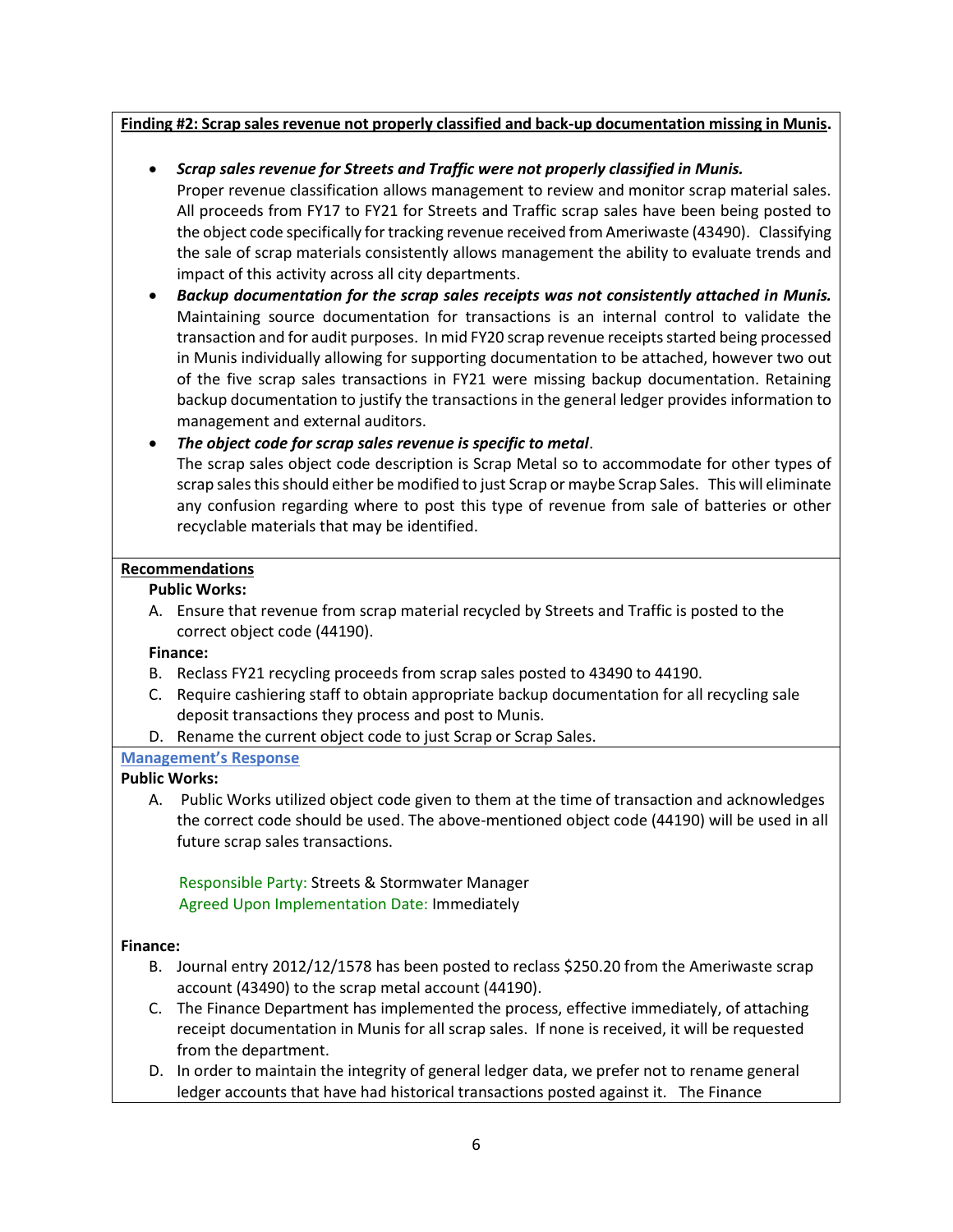Department takes the position that the management understands this account is used for all scrap sales and, therefore, the Scrap Metal account name will not be changed.

 Responsible Party: Finance: Interim Finance Director Agreed Upon Implementation Date: Immediately

Priority: Medium

#### **Finding #3: Timely deposit of scrap sales is not consistent**.

Good internal controls include minimizing the time elapsed between receiving, depositing and recording monies in the accounting records.

Scrap sales transactions in FYs 19, 20, 21 for all departments were reviewed to ensure timely deposit of the proceeds. Out of the sixteen transactions for which the sales date could be verified, 8 were deposited 6 or more days after the scrap sale took place. For one of these, 21 business days lapsed between the date of sale and the date the deposit was receipted in Munis. The procedures recently implemented by the Director of Public Works indicates that the Supervisor should take proceeds directly to the City Hall to be processed the same day scrap is sold; however, it is not clearly specified.

When receipt deposits are not tracked or done timely, lost or misappropriated checks for proceeds from the sale of scrap may go undetected.

- **Recommendations**
	- A. Update the procedures to clarify that proceeds from selling scrap should be deposited with the cashiers at City Hall on the date of the sale or within a specified number of business days if same day is not possible.
	- B. If scrap sales proceeds cannot be deposited the same day of sale, provision should be made to properly secure the check until it can be taken to City Hall for deposit.
	- C. Have the Administrative Assistant monitor deposit of scrap recycling proceeds. One way to accomplish this would be to retain a copy of the approval to sellscrap in the Public Works Office along with the pictures submitted with the request. Following the established procedure, the supervisor will turn in the completed original form with receipts from the recycling company and deposit slip attached. If these are not received within a reasonable time the administrative assistant should follow up with the supervisor.

#### **Management's Response**

- A. SOP will be revised to require proceeds to be delivered to the Cashier at City Hall on same day of transaction.
- B. Check will be safely secured in Office of the Department Head of the applicable department.
- C. Executive Assistant will receive copy of signed approval sheet to initiate follow-up. If completed form acknowledging Cashier's receipt of check is not received the day of actual transaction; follow-up tracking will begin the next day. In the absence of this person, this responsibility will be delegated to the applicable department's administrative assistant.

Responsible Party: Director Public Works Agreed Upon Implementation Date**:** Immediately Priority: Medium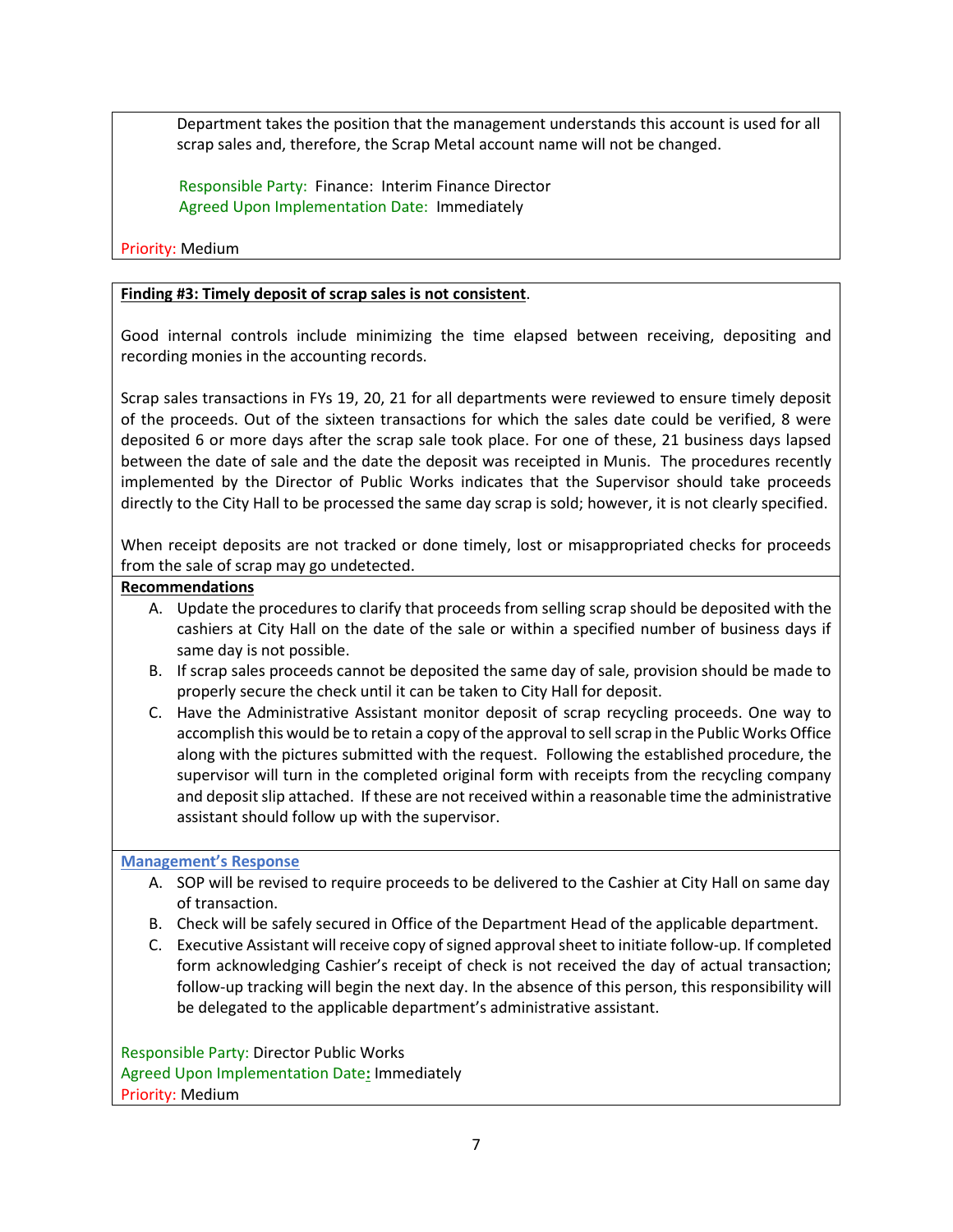#### **Finding #4: Selling recyclable materials directly to a recycling company may result in the highest possible price but not be the most effective disposal method in terms of overall benefit accrued to the City.**

The process of comparing projected or estimated costs and benefits is a comparative decision-making tool that can assist management in determining a best option between two or more alternatives for operational optimization.

In 2017, Wastewater sold 10,487 pounds of scrap metal for \$216.98. This required 2 employees 2 days to prepare, load and transport the scrap from the Wastewater yard to the recycle facility, use of a crane to load, and a truck to transport scrap to the recycler. The estimated hourly wages alone cost the City over \$300 so in this case the price obtained from recycling the scrap may not have outweighed the total cost to the city (total labor and equipment costs) and loss of productive time. The lower price received from auctioning the scrap may have been more beneficial if the buyer was required to remove the scrap from city property.

From FY2017 to the present, there have been 30 scrap sales transactions. Over half of these were for \$500 or less with the majority under \$250.00, and as low as \$17.00. Many of these related to a department other than Public Works, which was not included in the scope of this review. Based on the observation for Wastewater above, these amounts raised some concern regarding whether the City is truly benefiting from recycling efforts that produce relatively small returns.

In determining which method of disposal for recyclable scrap material is best, other factors besides price should be considered such as labor and equipment costs associated with preparation and transport of scrap to the facility. There should also be some assessment to determine what the volume needs to be for recycling to be the best method of disposal. In some cases, it may be determined that recycling multiple scrap materials together may accrue benefit that would not be realized independently (See recommendation A for Finding #7). Given that this organization operates with lean resources, the opportunity cost for loss of productive time for resources diverted from normal operations should also be considered. Evaluating operational/financial impact of the disposal options for scrap materials will enhance the decision process to ensure the method selected will either optimize benefit or minimize cost.

Selecting the disposal method for scrap materials based only on price may result in costing the city more in labor and equipment costs diverted from normal operations than other lower yield alternatives.

#### **Recommendations**

#### **Public Works:**

A. On an annual basis, the Wastewater Superintendent and Public Works Director should evaluate the availability of recyclable scrap materials and perform a cost benefit analysis of recycling the accumulated unusable materials. Consideration may be given to allowing enough scrap to accumulate over time to warrant recycling, which may be over a period of years. Other considerations could be to have smaller recyclables picked up by other PW operations when they take their scrap to the recycler. If the yard needs to be cleared of unusable scrap material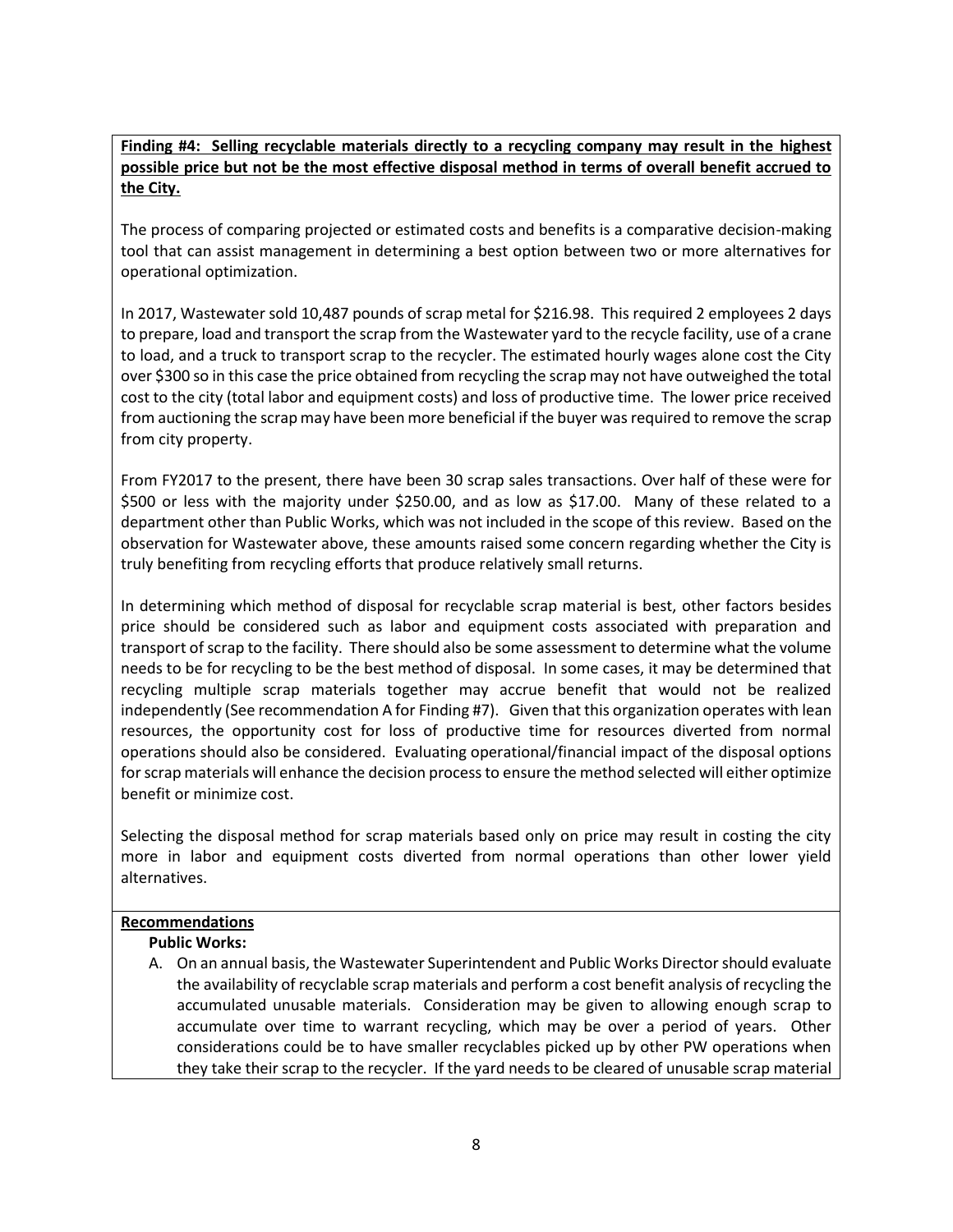and cost benefit of recycling is not favorable to the City, it should be auctioned with the condition that the buyer is responsible to pick up and transport the scrap materials sold.

#### **Finance:**

- B. Establish a formal procedure for evaluating the best method of disposal for recyclable scrap material.
- **C.** Implement this procedure for all scrap material currently being recycled to ensure this method of disposal is providing the most benefit to the City.

#### **Management's Response**

#### **Public Works:**

A. Concur with recommendation

 Responsible Party: Wastewater Superintendent Agreed Upon Implementation Date: 12/31/2021

#### **Finance:**

- B. Staff will conduct an analysis over the next year to determine the most effective disposal method in terms of overall benefit to the City. Emphasis will be on maximizing efficiency while ensuring the highest return possible, whether recycling through a scrap sale or through Ameriwaste with our existing refuse/recycling contract.
- C. Staff has three choices for scrap disposal. The first choice is to continue to utilize recycling for all scrap material that qualifies, netting some small value of revenue to the city. The second choice is recycling through Ameriwaste and the third is disposal through Ameriwaste. Staff will conduct an analysis over the next year to determine the most effective disposal method in terms of overall benefit to the City. Staff will also take into consideration employee cost to prepare and dispose/recycle scrap as part of the net benefit.

 Responsible Party: Executive Director Finance and Project Management Agreed Upon Implementation Date: 12/31/2022

Priority: Medium

**Finding #5: There are no city level policies or procedures to guide departments in managing and selling scrap materials to a recycling company.**

Documented policies and procedures assist employees and management in performing the daily operational tasks of an organization, and outline what employees must do or not do, directions, limits, principles, guidance for decision making. They also formally establish accountability, provide orientation and reference material for employees, and document the institutional knowledge of existing staff in case of employee turnover or extended absences.

Although departments were advised to sell scrap directly to a recycling company, no formal guidance was provided for determining when scrap should be recycled versus auctioned, how to utilize recycling effectively and efficiently as method of disposal, or how this process was to be conducted. It was left up to the individual directors to establish their own procedures, internal controls and approval process.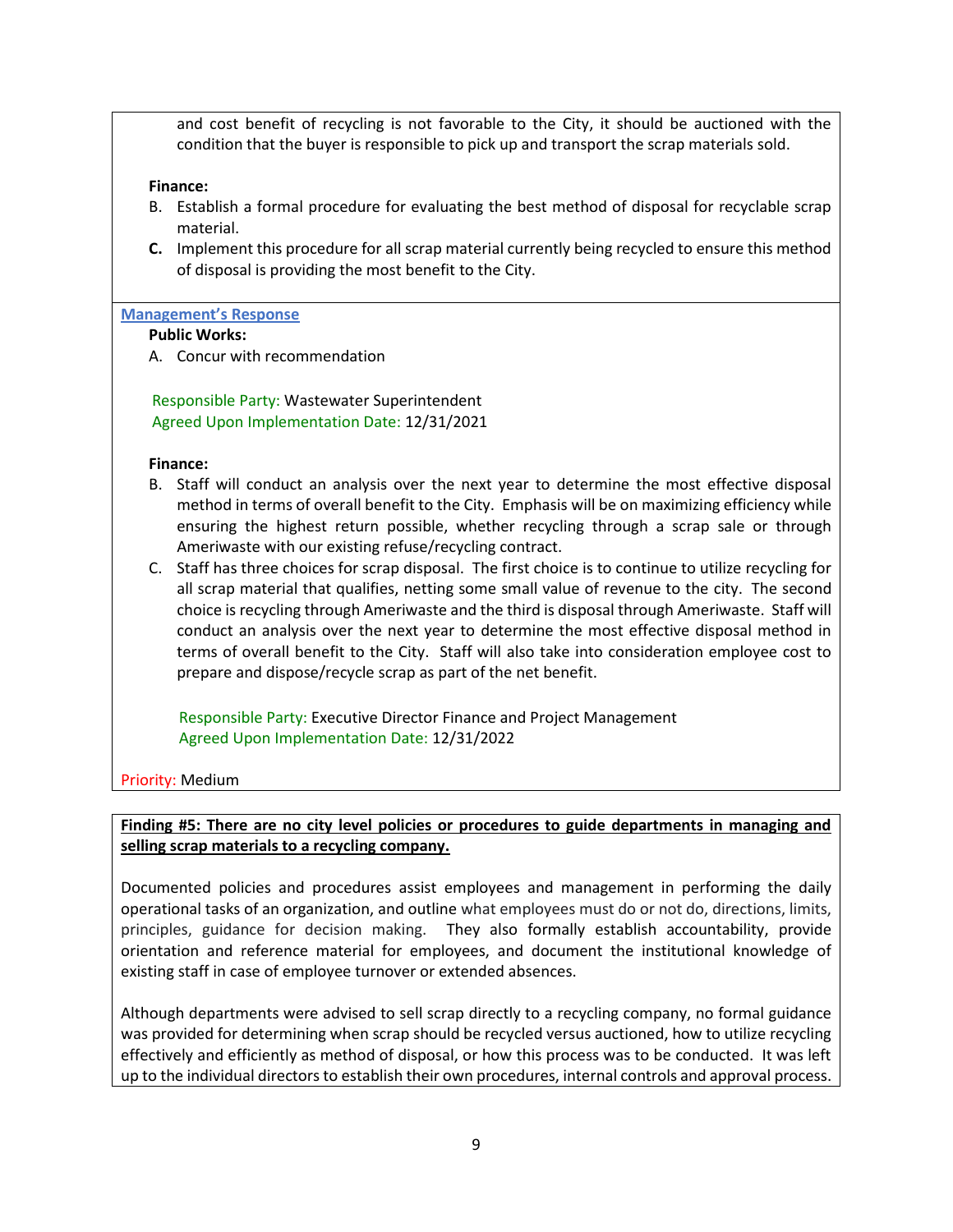As operations expand with the growth of the City, the potential for recycling scrap materials will likely also increase. Therefore, it is important that standardized processes and procedures be implemented in all departments that recycle scrap material to ensure benefit from this activity is maximized.

#### **Recommendations**

#### **City Manager's Office**

- A. A city level administrative policy should be developed to document guidance for departments on the collection and sale of recyclable scrap materials.
- B. Ensure that the policy on the collection and sale of recyclable scrap materials is communicated and implemented.
- C. Management that recycles scrap materials should be identified and required to document and implement procedures that outline the collection and sale of scrap generated in their operations in accordance with the city policy.

#### **Finance**

D. Update the Purchasing Manual to include guidance on sales of scrap materials and provide additional guidance for procedures as needed.

#### **Management's Response**

- A. These items will be considered for inclusion in the Purchasing Policy update.
- B. All policy changes will be communicated to departments and assigned to relevant employees for review.
- C. This will be addressed in the update to the Purchasing Policy.
- D. These items will be considered for inclusion in the Purchasing Policy update.

Responsible Party: Executive Director Finance and Project Management Agreed Upon Implementation Date: A. C. D. March 31, 2022, B. June 30, 2022 Priority: Medium

#### **Finding #6: Improvementsin the security and tracking of accumulated scrap materials could be made.**

Distinguishing recyclable material from salvage material allows for easier assessment of volume accumulated for recycling and securing higher value recyclable material guards against misappropriation.

The scrap material kept at the Wastewater plant is predominately kept for parts salvage and made of steel, which is not a high value metal. Once all useable parts are salvaged, the remaining steel can be recycled. Both recyclable and salvage materials are kept in the same location, and most are relatively large requiring a crane to be moved. Distinguishing between salvage materials versus those ready to be scrapped is not easy since they are not tagged or separated. Salvageable materials may be overlooked and not utilized if not distinguished from scrap and make assessing the volume of scrap material accumulated for recycling more difficult.

There have been times in the past that scrap copper wire has been collected at the Wastewater plant due to infrequent maintenance and repairs. Because copper wire is a high value recyclable material, the practice has been to store any copper collected inside the shop which all employees have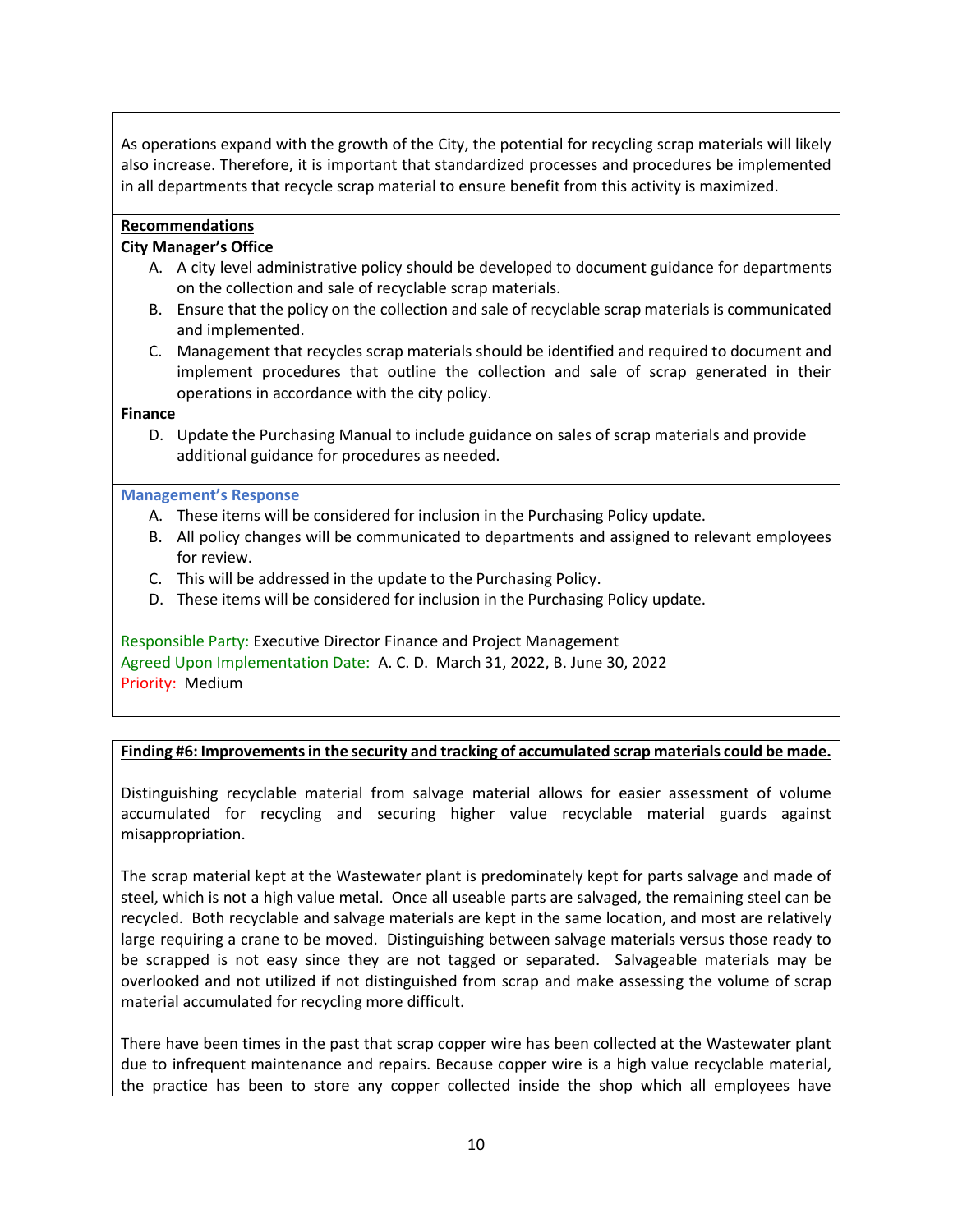unrestricted access to. This improves security over theft from the outside but does not mitigate the risk of employee theft.

#### **Recommendations**

- A. Distinctly separate the unusable recyclable scrap material from that which still has salvage value. If physical relocation is not feasible due to the weight/size of object unusable scrap should be marked somehow to easily distinguish from salvage scrap.
- B. In the rare cases where copper wire scrap material is collected, it should be secured in a way that restricts access to a limited number of employees.

#### **Management's Response**

- A. Concur with recommendation.
- B. Lockable bin will be provided and monitored, and photo documented quarterly to ensure material volume is secured.

Responsible Party: Wastewater Superintendent Agreed Upon Implementation Date: December 31, 2021 Priority: Medium

#### **Finding #7: Some recyclable scrap materials are being disposed of in the landfill waste dumpster.**

Management should ensure that careful consideration be given to recycling scrap materials prior to being disposed of as waste.

Streets and traffic operation replaces 25 to 30 sign posts each month due to normal wear or other damage. The current practice is to place these in the waste dumpster provided by Hill Waste Services to be taken to the landfill. A local recycler confirmed that galvanized steel is recyclable at a current rate of 7 cents per pound. According to Public Works staff, these signposts weigh 16 pounds on average each so the potential revenue from recycling these could be approximately \$400 annually. There is space in the enclosed yard to separately accumulate the posts and they can be loaded and delivered to the recycling company along with the aluminum signs with very little additional time or effort. Although the revenue from recycling the posts is not significant, it would increase benefit to the City if taken to recycling along with the aluminum signs.

The signs in front of the waste dumpsters indicate that one was for Recycled Steel and the other for Recycled Concrete. However, neither dumpster is intended for recyclable materials. According to management there is a general understanding among employees that these are for waste. However, the signs could cause confusion and employees, especially new hires, may place recyclable metal in the dumpster thinking it is going to be recycled.

#### **Recommendations**

- A. Galvanized steel signposts should be accumulated separately to recycle and taken to the recycling facility along with the aluminum signs.
- B. The contents of the waste dumpster for metal should be evaluated to determine if there may be other scrap material that is being taken to the landfill instead of being recycled. Dumpster contents should be spot checked periodically.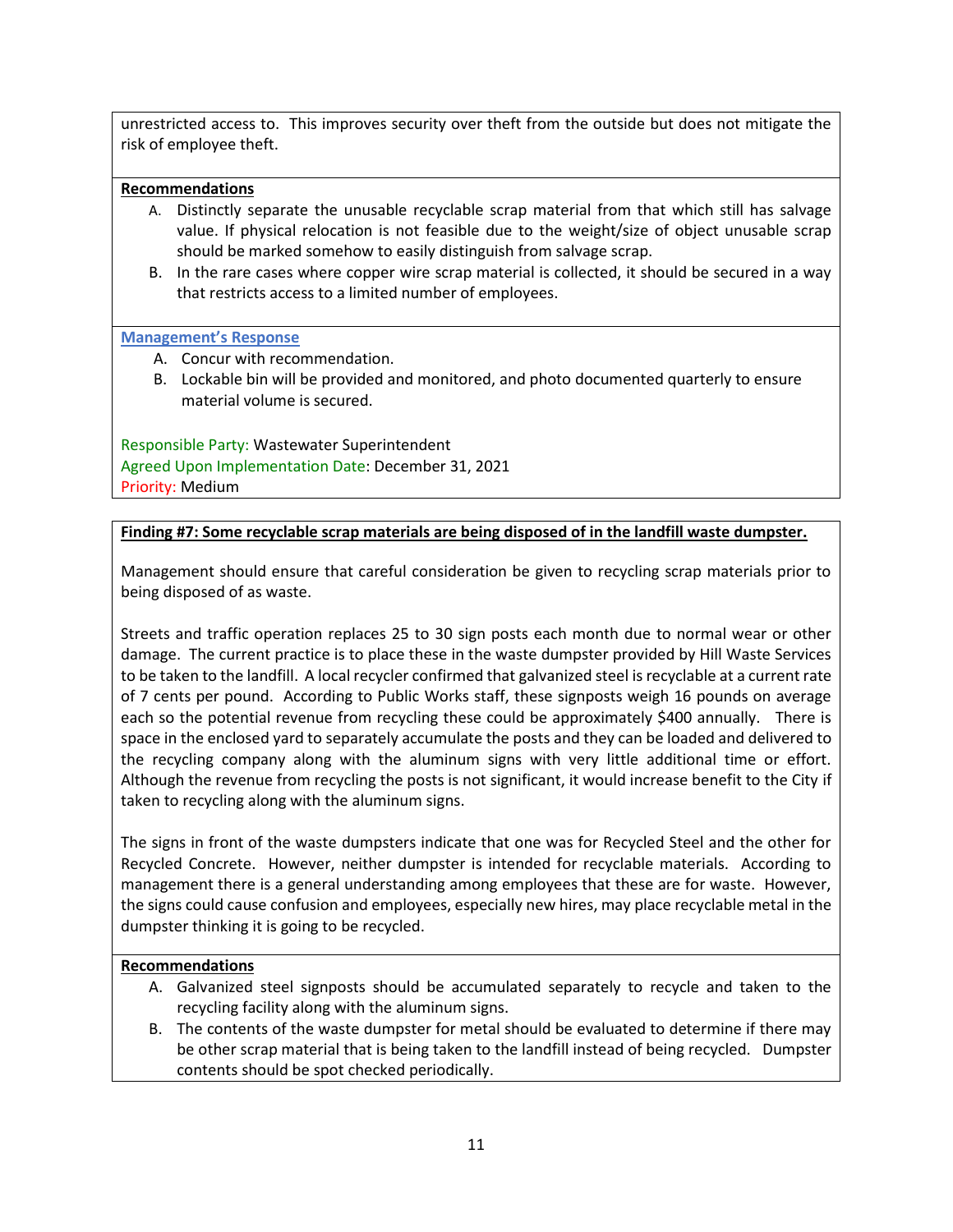- C. The signs in front of the waste dumpsters should be changed to indicate that the dumpsters are intended for waste, not recyclables.
- D. Ensure that all employees that handle any kind of scrap materials are aware of what is and is not recyclable and what to do with the different types of scrap.

#### **Management's Response**

- A. Concur with recommendation.
- B. Concur with recommendation. Will provide additional materials identification training to staff to ensure proper segregation of recyclable materials.
- C. Concur with recommendation.
- D. Concur with recommendation.

Responsible Party: Streets & Stormwater Manager & Utility Maintenance Superintendent Agreed Upon Implementation Date: Immediately Priority: Medium

**Finding #8: Controls in the process for collecting and securing the copper and brass materials before being prepared for recycling need to be standardized.**

To minimize the potential for misappropriation or loss, high value scrap material should be collected timely and secured.

The scrap material generated by line repair operations is predominately high value copper and brass. For the past two fiscal years the revenue from recycling this material has averaged about \$2,500.

Once the material has been cleaned and separated from other non-recyclable scrap material it is placed in a barrel inside the inventory cage, which can only be accessed by key card. Access to the inventory cage is limited to the Superintendent, crew supervisors and the clerk that maintains the inventory. There is also a camera in the warehouse but has not been working since there was system upgrade some time ago. Having a working camera in this area is an added control that would be beneficial for security purposes.

The general practice is to collect recyclable materials from the job sites is to put it in a truck and bring it in to the shop. However, there is no formal requirement that these types of materials be gathered and turned in daily, when available. The scrap materials are generally cleaned and separated when they are brought in except when the crews come in late from a job. In that case, the materials usually are left on floor outside the cage but sometimes may be left in one of the trucks.

#### **Recommendations**

- A. Standard protocol for collecting recyclable scrap material should be established to ensure that any valuable recyclables generated from operations are brought into the shop at the end of each day.
- B. Recyclables that cannot be cleaned and separated when they are brought in should be placed inside the cage until they can be prepared and placed in the recycling container.
- C. The camera in the warehouse should be fixed and periodically checked to make sure it is in working order.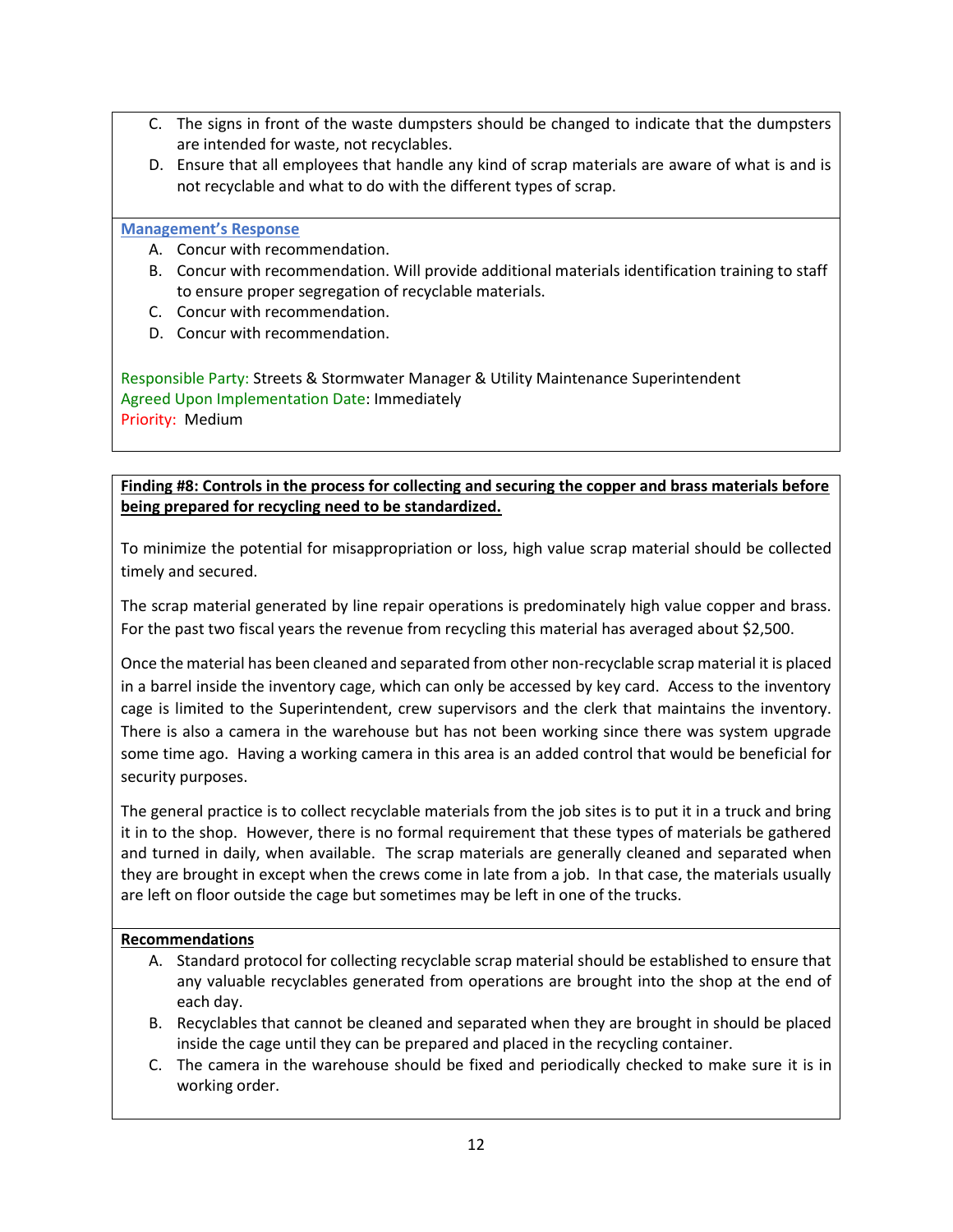**Management's Response**

- A. Concur with recommendation.
- B. Concur with recommendation. A scale was purchased to weigh and log additions to secured storage bin and will be evaluated quarterly for appropriate action*.*

C. Concur with recommendation.

Responsible Party: Utility Maintenance Superintendent Agreed Upon Implementation Date: Immediately Priority: Medium

#### **INHERENT LIMITATIONS**

Because of the inherent limitations of internal controls, errors or irregularities may occur and not be detected. Also, projections of any evaluation of the internal control structure to future periods beyond the Audit Report date are subject to the risk that procedures may become inadequate due to changes in conditions, management override of internal controls, or that the degree of compliance with the procedures may deteriorate. This was a limited scope audit which only reviewed the areas stated in the Audit Objectives during the Audit Scope period. No representations of assurance are made to other areas or periods not covered by this audit.

#### **CONCLUSION**

The work has been concluded on the objectives of the Scrap Materials Handling Process Review. The audit evidence used in the analysis is sufficient and appropriate for addressing the objectives and supporting the findings and conclusion. Auditing standards require a determination of whether the objectives of the audit were met. Based on the review conducted, the following was concluded:

Audit objectives were met in the following areas.

- Department procedures related to recycling scrap materials established by Public Works were documented and generally very good.
- Controls established by Public Works over the accumulation of recyclable scrap including using a locking bin and securing high value scrap within a restricted access area

Audit objectives were not met in the following areas:

- Departments selling scrap directly to a recycling company with only director approval does not comply with Code of Ordinance requirements for surplus property disposal.
- Citywide policies and procedures to provide guidance for the accumulation and selling of recyclable scrap materials do not exist.
- Selecting disposal methods based only expected higher proceeds does not account for the potential impact on efficient and effective utilization of resources.